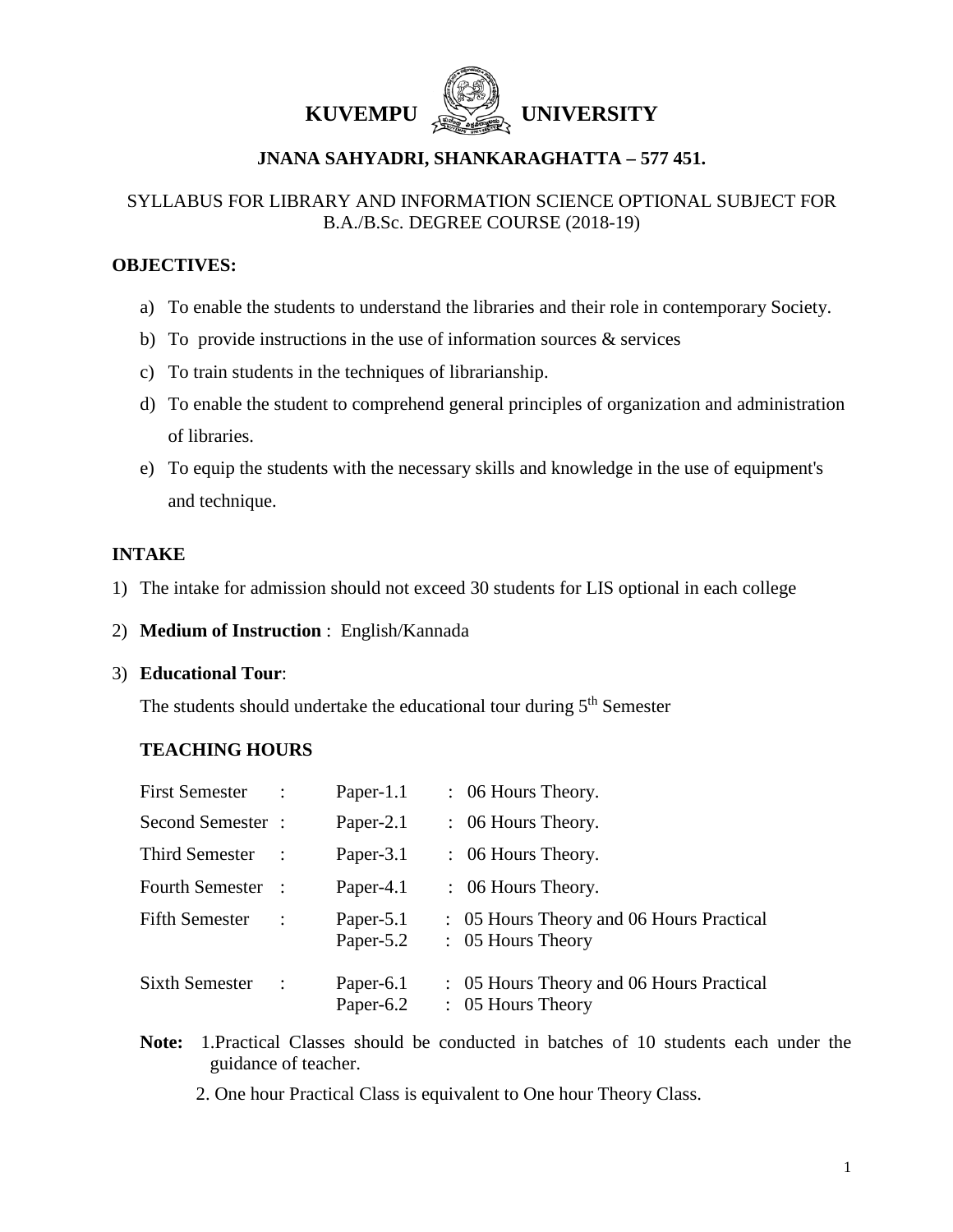## **SCHEME OF EXAMINATION**

| Paper No  | <b>Course/Subject Title</b>                     | <b>Exam</b><br><b>Marks</b> | <b>Internal</b><br><b>Assessment</b> | <b>Exam</b><br><b>Hours</b> |
|-----------|-------------------------------------------------|-----------------------------|--------------------------------------|-----------------------------|
|           | Semester - I                                    |                             |                                      |                             |
| Paper-1.1 | Fundamentals of Library and Information Science | 80                          | 20                                   | 3                           |
|           | Semester-II                                     |                             |                                      |                             |
| Paper-2.1 | Library Management                              | 80                          | 20                                   | 3                           |
|           | Semester - III                                  |                             |                                      |                             |
| Paper-3.1 | <b>Information Sources</b>                      | 80                          | 20                                   | 3                           |
|           | Semester – IV                                   |                             |                                      |                             |
| Paper-4.1 | <b>Information Services</b>                     | 80                          | 20                                   | 3                           |
|           | Semester – V                                    |                             |                                      |                             |
| Paper-5.1 | Library Classification (Theory & Practice)      |                             |                                      |                             |
|           | Theory                                          | 50                          | 10                                   | $\frac{3}{2}$               |
|           | Practice                                        | 40                          |                                      |                             |
| Paper-5.2 | Fundamentals of Computer (Theory)               | 80                          | 20                                   | 3                           |
|           | Semester - VI                                   |                             |                                      |                             |
| Paper-6.1 | Library Cataloguing (Theory & Practice)         |                             |                                      |                             |
|           | Theory                                          |                             | 10                                   | $\mathfrak{Z}$              |
|           | Practice                                        | 40                          |                                      | $\overline{2}$              |
| Paper-6.2 | Application of Information Technology (Theory)  | 80                          | 20                                   | 3                           |

# **SEMESTER – I**

## **Paper - 1.1: FUNDAMENTALS OF LIBRARY AND INFORMATION SCIENCE**

- **Unit 1:** Library and Information Centre: Concept, Meaning and Definition, Evolution; Modern Libraries: Concept; Role of Libraries in Modern Society
- **Unit 2:** Information & Communication: Data, Information and Knowledge: Meaning & Definition; Communication: Meaning & Definition, Channels, Barriers and Models of Communication.
- **Unit 3:** Types of Libraries: Meaning and definition, Objectives, Functions and Services of Public, Academic, Special, and National Libraries.
- **Unit 4:** Five Laws of Library Science: Implications and their relevance.
- **Unit 5:** Library Legislation: Need and Purpose; Karnataka Public Libraries Act 1965 (KPLA), Delivery of Books and Newspapers Act - 1954.
- **Unit 6:** Professional Associations: Need and Purpose; Origin, Development and Role of KALA, ILA, IASLIC and IATLIS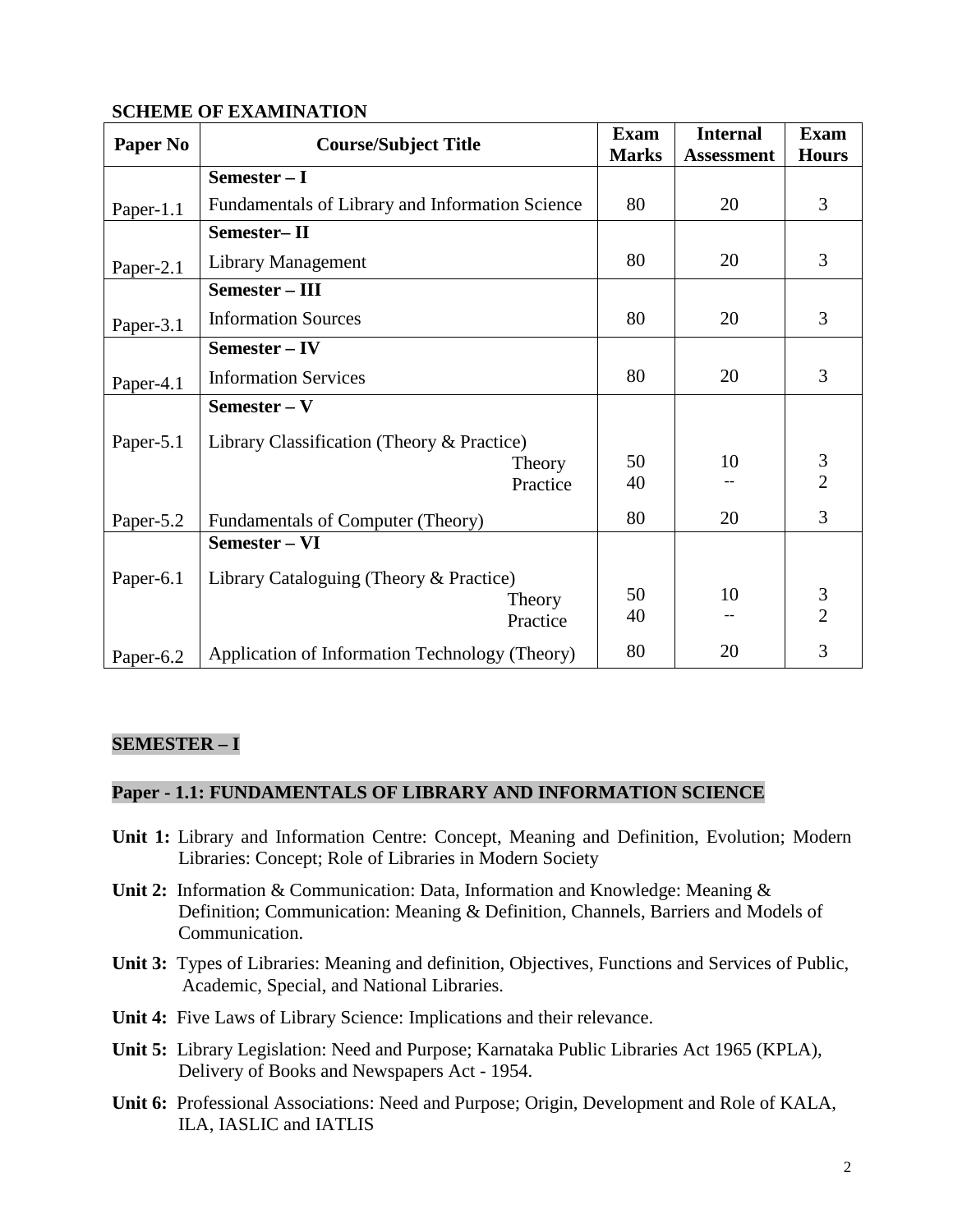#### **Books for Reference:**

Kumar, P.S.G.(2003). Foundations of Library and Information Science. Paper I of UGC Model Curriculum. New Delhi: Manohar.

Kumar, P.S.G. (1997). Fundamentals of Information Science. Delhi: S. Chand.

Khanna J.K: Library & Society. New Delhi: Research Publication.

Sharma, P. S.K. (1992). Library and society. 2<sup>nd</sup>Ed. Delhi: ESS ESS.

Surendra S. & Sonal Singh. Ed. (2002): Library, Information and Science and society. New Delhi: ESS.

Isaac, K.A. (2004). Library legislation in India: A critical and comparative study of state Library acts book description: New Delhi: Ess Ess Publication.

Kumar, P.S.G: Information and Communication. Vol. VIII. Delhi: BR publishing Corp., 2004

Ranganthan,S.R: Five Laws of Library Science. Bangalore: SRELIS.

Kaushik, P: Foundations of Library and Information Science.New Delhi: Anmol Publications, 2006.

## **SEMESTER – II**

## **Paper – 2.1: LIBRARY MANAGEMENT**

**Unit 1:** Library Management: Concept and Definition, POSDCORB.

- **Unit 2:** Acquisition Section: Objectives and Functions, Books and Periodicals, Selection Tools, Ordering Procedure.
- **Unit 3**: Technical Section: Objectives and Functions; Circulation Section: Objectives and Functions
- **Unit 4:** Library Budgeting: Techniques and Methods- PPBS, ZBB, etc.

**Unit 5**: Library Building: Planning and Designing; Furniture and Equipments

**Unit 6:** Library Maintenance: Library Rules, Library Committee, Annual Report, Library Statistics, Library Records

## **Books for Reference**

Mittal R.L: Library Administration: theory and practice. New Delhi: ESS ESS, 2007.

Chandra Prakash: Library Administration & Management, Jaipur, Mangal Publications, 1996

Koushik, P P: Management of Library and Information.--New Delhi: Anmol Publications, 2006.

Khanna J.K: Library & Society. Kurukshetra New Delhi, research Publication. 1987

Krishna kumar: Library Administration, New Delhi, Vikas

Prasher R.G: Developing Library Collection, New Delhi, Medallion Press, 1993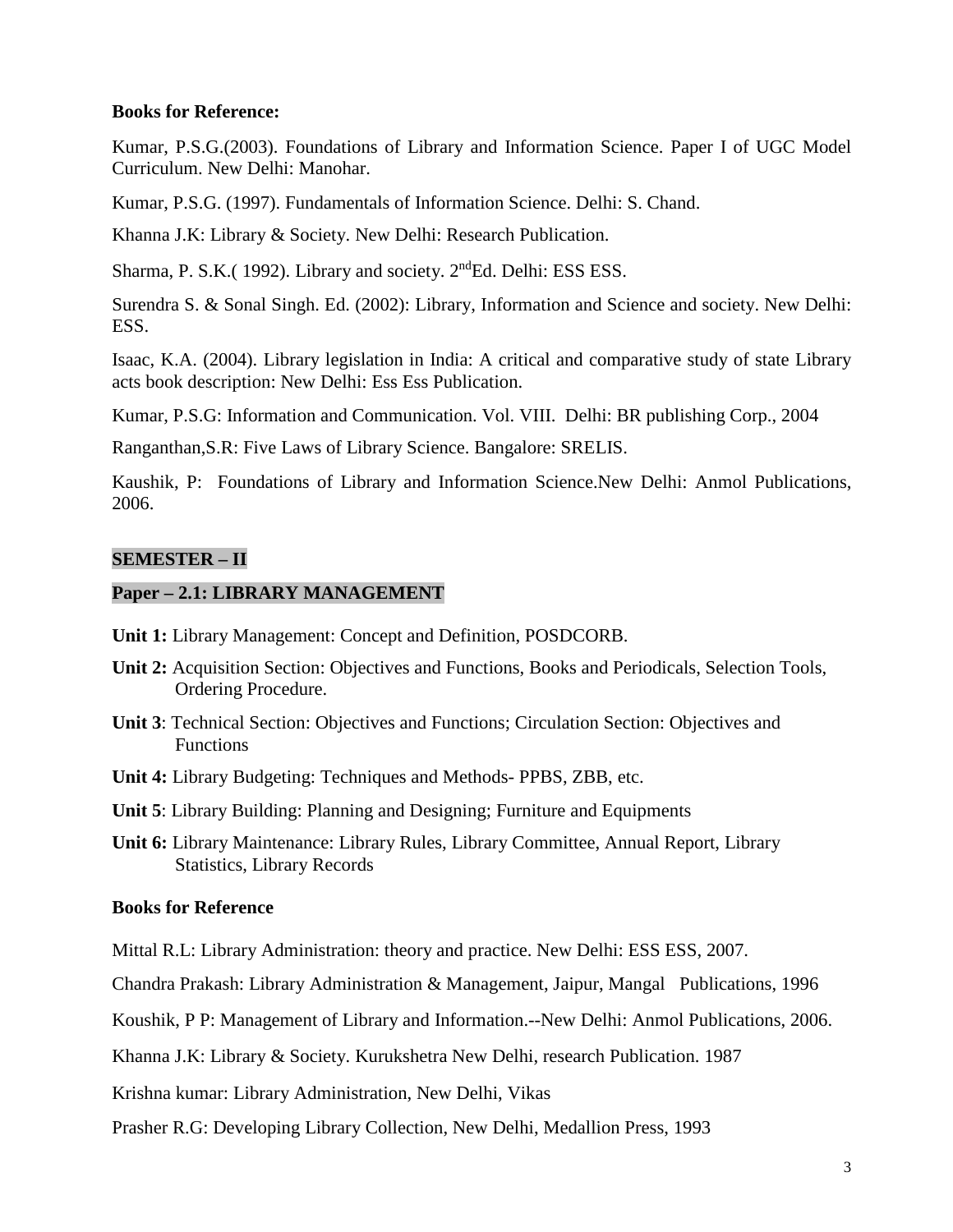Ranganthan, S.R: Library Administration, Vikas, New Delhi. 2001

Krishnakumar: Library Manual, New Delhi, Vikas. 2000.

Balakrishnan, S and Paliwal, P.K: Library Administration and Resources. New Delhi: Anmol, 2001

# **SEMESTER – III**

#### **Paper – 3.1: INFORMATION SOURCES**

**Unit 1:** Information Sources: Concept, Types and Characteristics.

**Unit 2:** Primary Sources: Periodicals, Conference Proceedings, Reports.

**Unit 3:** Secondary Sources: Dictionaries, Encyclopedias, Bibliographies, Year Books, Geographical sources, Indexing & Abstracting Periodicals.

**Unit 4:** Tertiary sources: Directory, Bibliography of Bibliographies, Union Catalogues.

**Unit 5:** Electronic Information Resources: e-books, e-journals, e-reference sources

**Unit 6:** Evaluation of Information Sources: Print and Electronic; Criteria

## **Books for Reference:**

Peter W. Lea and Alan Day: the Reference Sources Handbook. London: Library Association publishing, 1996

Khanna, J.K: Handbook of Library Information Systems & Services, New Deacon Books, 1998

Sewasingh (2001). Hand book of international sources on reference and Information. New Delhi: Crest Publication.

Chonny, Franc is Noel: Fundamental of Reference Service & Sources, Chicago, ALA, 1981

Guha, B: Documentation & Information Services Techniques and Systems, Calcutta, World Press, 1982.

Katz, W.A: Introduction to reference Work, Vol. 1 & Ed.2

Sharma, J.S & Grover, D.R (1998). Reference service and sources of Information. New Delhi: ESS ESS.

Khanna, J.K: Advances in Librarian ship New Delhi, JKK; Publications, 1992

Krishnakumar: Reference Service Ed. 3, Delhi, Vikas, 1987.

Sharma, JS& Grover, DR: Reference Service and Sources of Information, New Delhi, ESS, 1987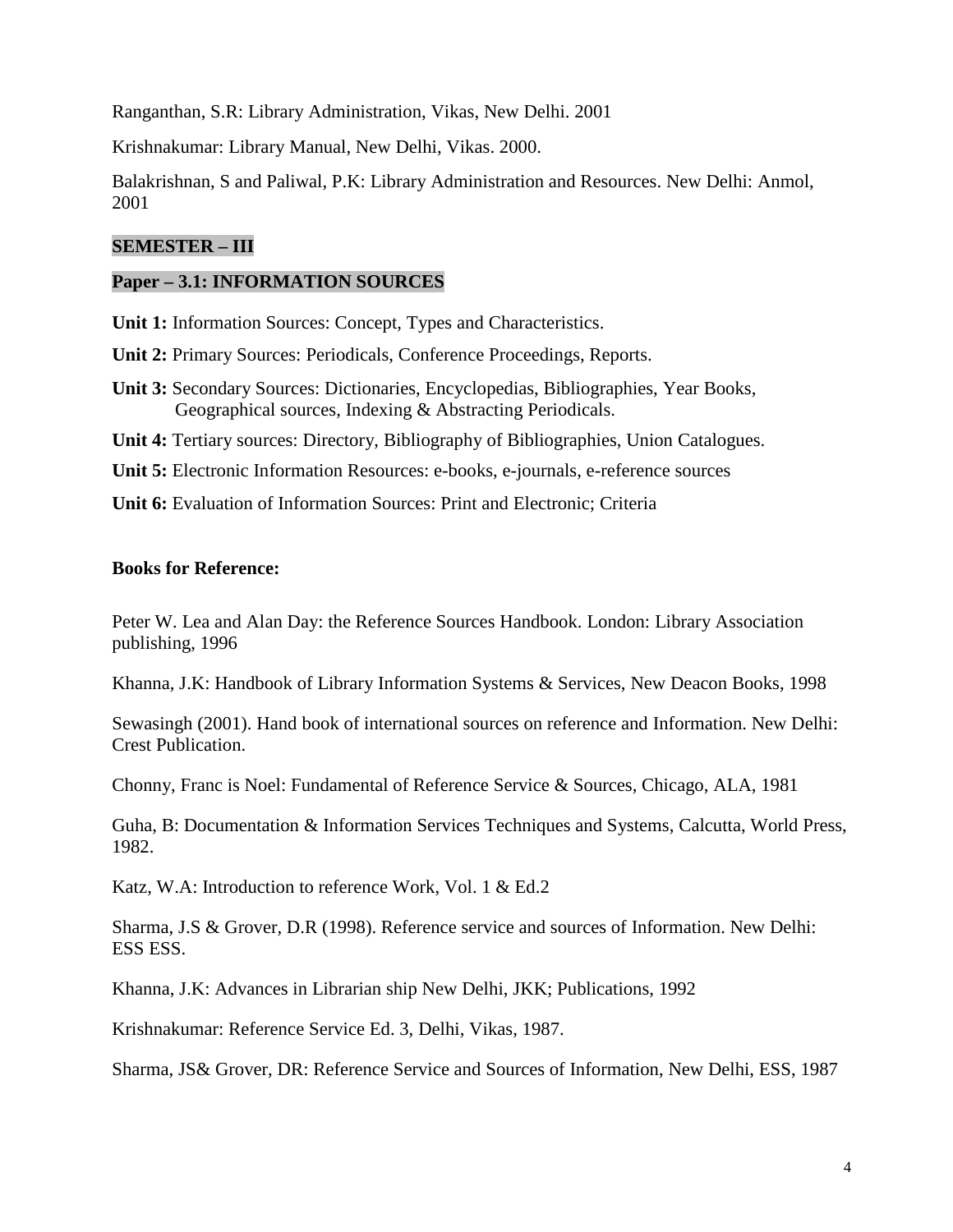## **SEMESTER – IV: Paper 4.1: INFORMATION SERVICES**

**Unit 1:** Information Service: Concept, Need, Importance, Types.

**Unit 2:** Reference Services- Short range and Long range, Referral Service,

- **Unit 3:** Types of Information Services: Current Awareness Service (CAS), Selective Dissemination of Information (SDI) Service. Bibliographic Service, Abstracting and Indexing Services, Newspaper Clipping Service, Reprographic Service.
- **Unit 4:** Documentation and Information Centers: NISCAIR, NASSDOC, DESIDOC, NIC
- **Unit 5:** User Education: Need, Methods and Techniques.
- **Unit 6:** Reference/Information Officer: Concept, Qualities and Qualifications, Role in Library and Information Centre

#### **Books for Reference:**

Ranganathan, S.R: Reference Service. Ed.2. Bangalore: SaradaRanganathan endowment for Library Science. 1992.

Kaushik, P: Library Information Services and Systems. New Delhi: Anmol Publications, 2006.

Chonny : Fundamental of Reference Service & Sources, Chicago, ALA, 1981

Guha, B: Documentation & Information Services Techniques and Systems, Calcutta, World Press, 1982.

Khanna, J.K: Handbook of Library Information Systems & Services, New Deacon Books, 1998

Khanna, J.K: Advances in Librarian ship New Delhi, JKK; Publications, 1992

Krishnakumar: Reference Service Ed. 3, Delhi, Vikas, 1987.

Sewa Singh: Handbook of Reference and Information Services, New Delhi, ESS, 1987

Sharma J.S & Grover, D.R: Reference Service and Sources of Information, New Delhi, ESS, 1992

# **SEMESTER – V: Paper 5.1: LIBRARY CLASSIFICATION (THEORY & PRACTICE)**

#### *Part-A (Theory)*

- **Unit 1:** Library Classification: Meaning, Definition, Need and Purpose. Terminologies of Library Classification
- **Unit 2:** Knowledge Classification and Book Classification Schemes

**Unit 3:** Library Classification Schemes: CC & DDC- Genesis, Development and Structure

**Unit 4:** Notation: Meaning, Types and Qualities.

**Unit 5:** Common Isolates: Types- Anteriorising and Posteriorising.

**Unit 6:** Devices in Colon Classification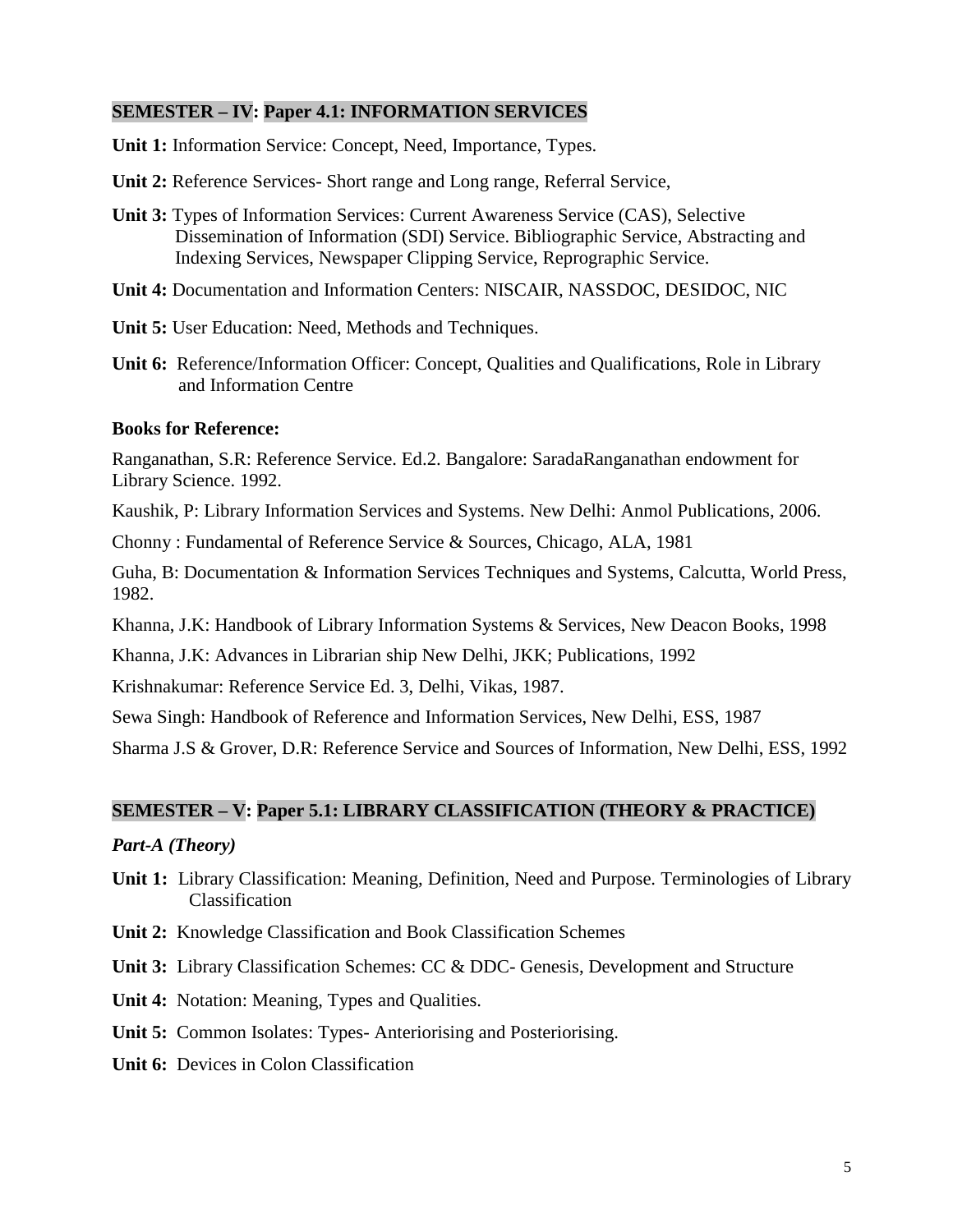# *Part-B (Practice)*

Classification of documents according to DDC (Latest available edition)

#### **Books for Reference:**

Krishnakumar: Theory of Classification, New Delhi, Vikas, 1994

PushpaDhyani: Library Classification: Theory & Principles,New Delhi, WishwaPrakaashana, 1998

Ranganthan, S.R: Prolegomena to Library Classification, New Delhi, Vikas, 1989

Ranganathan, S.R Library Manual: For School, College and Public Libraries-with revised examples of subject classification.--New Delhi: ESS ESS Publications, 2008.

Khan, MTM: Dewey Decimal Classification. Shree publishers and Distributors: New Delhi. 2005

Satija, M.P. Theory and Practice of the Dewey Decimal Classification System. England: Chandos, 2007.

Kaushik, Prashant. Library Classification.--New Delhi: Anmol Publications,2006.

Kumar, P.S.G. Knowledge Organization, Information Processing and Retrieval (Practice) Vol. III. Delhi: BR publishing Corp. 2003

#### **Paper 5.2: FUNDAMENTALS OF COMPUTER**

- **Unit 1:** Computer: Concept, Need and Scope; History and Development of Computer; Types
- **Unit 2:** Computer Hardware: Computer Structure, Input and Output Devices, Memory Devices and their use.
- **Unit 3:** Computer Software: System Software and Application Software; Operating System- DOS & Windows, Library Software- SOUL.
- **Unit 4:** Data representation in Computer: Bits, Bytes and Codes, Number Systems: Binary and Decimal.
- **Unit 5:** Programming Languages: Concept, Algorithms, Flow Charting.
- **Unit 6:** File Organization: Concept, Methods, Advantages and Disadvantages.

#### **Books for Reference:**

Naresh Jotwani. Computer System Organization, New Delhi: Tata Mc Graw-Hill, 2009.

Copper, M.J: What Computer can do: A guide for the plain men. London, Maclaveu. 1970.

Rowely Jennifer: Basics of Information Technology. 1997.

Grover, P.S: Computers: Fundamentals and problem Solving, Allied Publishers, 1985.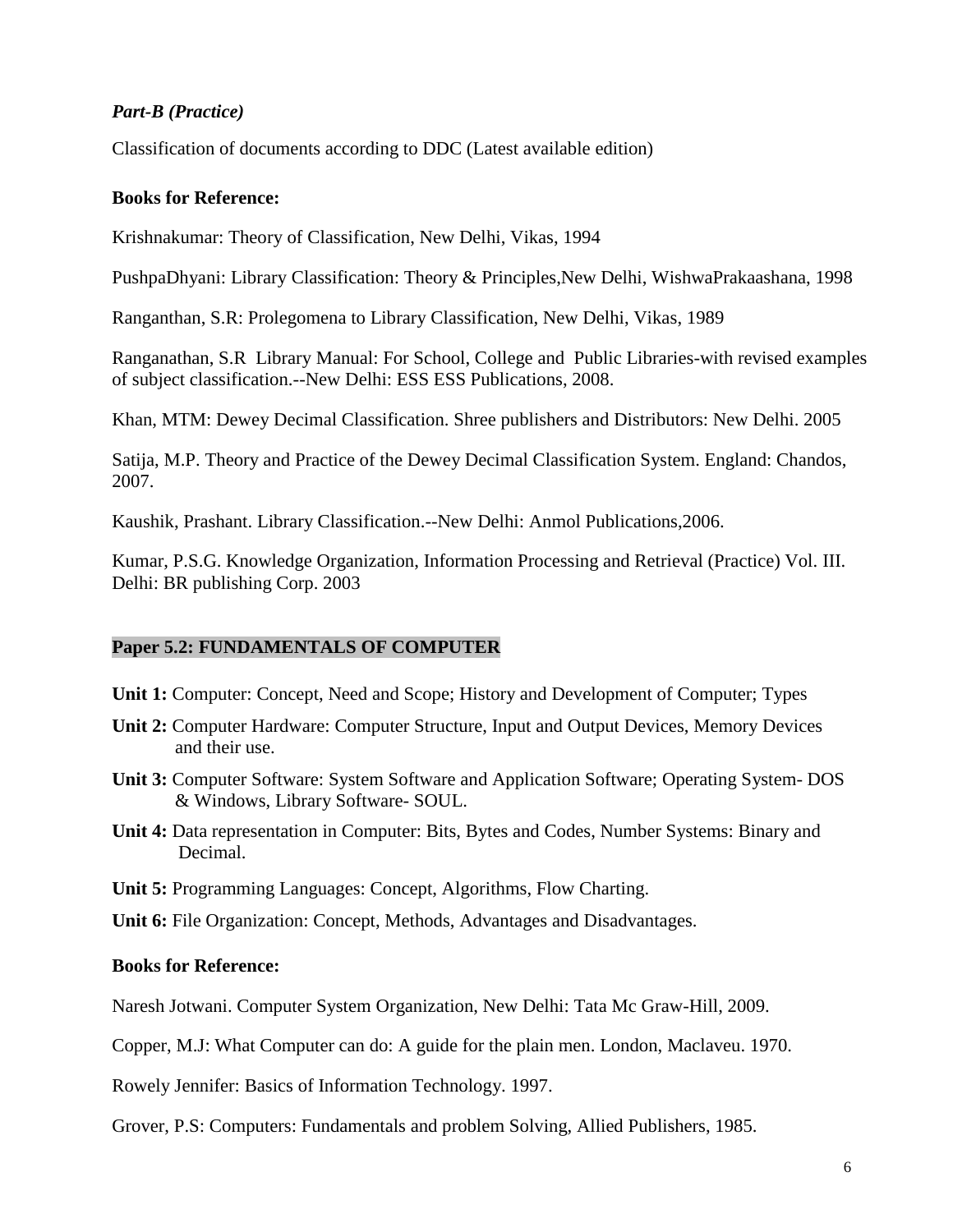Tedd, L.A: An introduction to computer and basic programming. Ed.2. New Delhi: New age publications. 1998.

Shera, J.H: Documentation and Organisation of Knowledge, London, Cross by and Lockwood, 1966.

Subramanian, N: Introduction to Computer: Fundamentals of Computer Science, Vol. 1. New Delhi, Tata Mc-Graw Hill, 1998.

Viswanathan, C.G: Elements of Information Service.

Xavier, C: Introduction to Computer Basic Programme, New Delhi, New Age International 1999.

## **SEMESTER – VI: Paper 6.1: LIBRARY CATALOGUING (THEORY &PRACTICE)**

#### *Part-A (Theory)*

**Unit 1:** Library Catalogue: Meaning & Definition, Need, Purpose and Functions

**Unit 2:** Forms of Library Catalogue: Physical forms and Inner forms.

**Unit 3:** Introduction to CCC &AACR: Brief rules for preparation of main entry and added entries for various types of documents

**Unit 4:** Kinds of Entries: CCC and AACR-2R.

**Unit 5:** Normative principles: Cannons, Laws and Principles

**Unit 6**: Subject Headings: LCSH and SLSH; Chain Procedure

## *Part-B (Practice)*

**Practice**: Cataloguing of Books and Periodicals according to AACR-2R

## **Books for Reference:**

Kumar, P.S.G: Knowledge Organization, Information Processing and Retrieval (theory). Vol. II.

Delhi: BR publishing Corp. 2003

Ranganathan, S.R: Library Catalogue: Fundamentals and Procedure. Madras: Library Association, 1993

Girija Kumar &Krishna Kumar: Theory of Cataloguing. New Delhi, Vikas, 1986

American Library Association: Anglo-American Cataloguing Rules. 2nd ed. Chicago: ALA, 1978 Sears, M.E: List of Subject Heading. 11<sup>th</sup> Ed. by Barbara M.West, New York. H.W. Wilson, 1997, Sharma, PSK: Cataloguing theory. Delhi: ESS Publication, 1989.